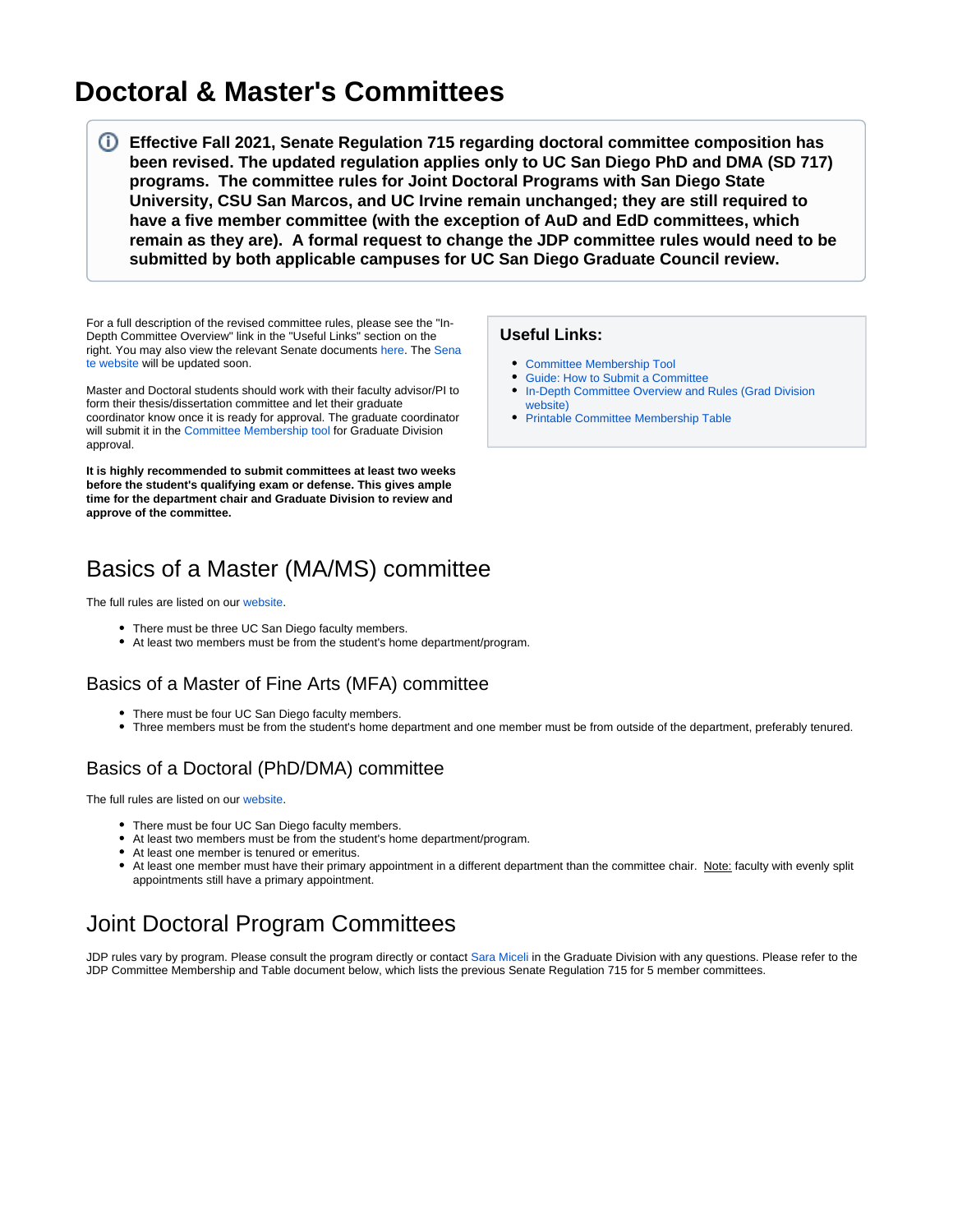

## Determining Faculty Eligibility for Committees

Faculty can serve on committees based on their official UCPath appointments. Faculty appointments can be verified in the committee tool via Committ ee [Faculty Title Lookup](https://gradforms.ucsd.edu/committee/staff/facinfo.php). This tool pulls UCPath appointment information for all faculty on campus.

Once the appointment has been verified, then the [Committee Membership Table](https://grad.ucsd.edu/academics/progress-to-degree/committees.html#Doctoral-Committee-Membership-T) should be consulted. This table shows the roles and eligibility of faculty appointments. The Committee Membership Table refers to UC San Diego appointments and faculty.

To determine eligibility for individuals outside of UCSD, please refer to the table below:



### Frequently Asked Questions

**Questions about specific members and their eligibility should be sent to the appropriate Graduate Division advisor. The answers often depend on the specific student's committee composition and cannot be answered generally.**

#### **General Doctoral and Master's Committee Rules**

There is only one committee membership table. Although the table is listed as "Doctoral Committee Membership Table", it is used for Master committees. The difference is that the column for "One of Four UCSD Members" should be applied as "One of Three UCSD Members" for Master committees.

JDP committees will continue to use the former committee table prior to Fall 21. They will not be using the new committee table implemented in Fall 21. The former committee table can be accessed on our website or on this Collab page under "Joint Doctoral Program Committees."

Contact one of the Graduate Division advisors. We will verify the faculty's appointment in UCPath. Once the appointment has been confirmed, you can manually enter the faculty's information in the committee tool.

No. For example, if a student would like to have three UC San Diego faculty members and one UC faculty member, the student will be advised to select a fourth UC San Diego member.

Proposing a person to serve in a role s/he is ineligible for based on official job title. See the [committee membership table](http://grad.ucsd.edu/academics/progress-to-degree/committees.html#Doctoral-Committee-Membership-T). Example: a lecturer wants to serve as co-chair.

Proposing a person who has a job title that is not listed on the committee membership table. Example: a scientist or professor from a lab/institute; scientist from a university (no professorial title); individual outside of academia, like Google, etc.

Doctoral advancement exam taken before the committee was approved by Graduate Division.

Letters of exceptions are not needed for faculty at other academic institutions. A justification in the committee tool is sufficient.

For an exception for a committee member outside of UC San Diego: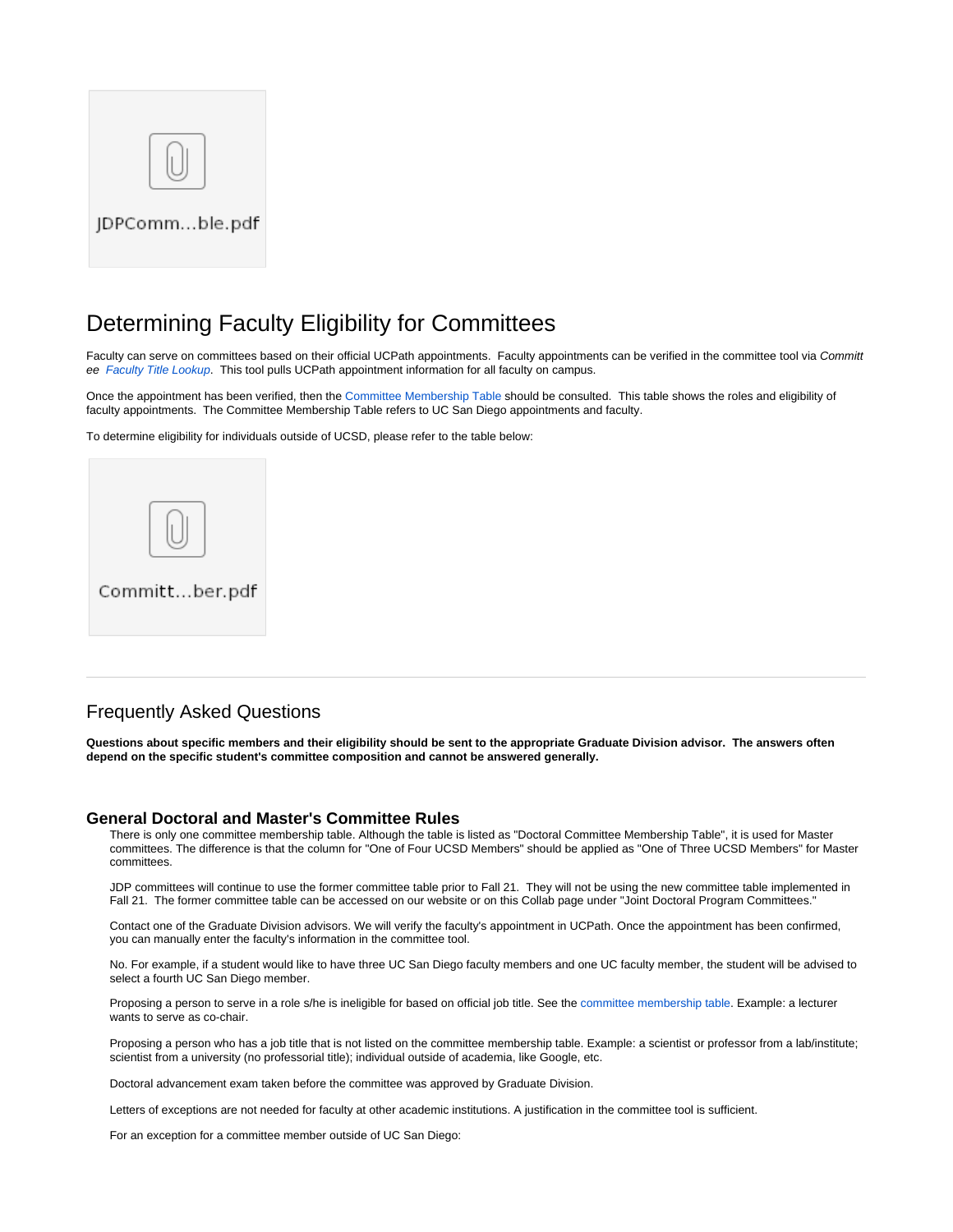- CV of the person being proposed.
- A letter explaining how the person is a good fit for the committee and what efforts have been made to adhere to the campus requirements (i.e. an explanation of why the campus requirements cannot be met). It should be addressed to the Grad Division Dean, written by the Committee Chair and endorsed by the Department Chair or Vice-Chair (either on the letter itself or within the online tool). The letter can include, but is not limited to: what the person will contribute to the research, if currently collaborating with the student, and commitment to serving through the final defense.

For advancing to candidacy without an approved committee:

A letter explaining the situation. It should be addressed to the Grad Division Dean, written by the Committee Chair and endorsed by the Department Chair or Vice-Chair (either on the letter itself or within the online tool).

Exception letters and CVs should be uploaded as PDFs directly into the online committee tool.

Professor of Clinical X includes, but is not limited to, the following title codes: 1453, 1454, 1455. It appears in the Faculty Title Lookup tool as Prof of Clin (see abbreviated title section below).

Clinical Professor includes, but is not limited to, the following title codes: 1732, 1733, 1734, 2000, 2010 2020, 2030, 2040, 2050. It appears in the Faculty Title Lookup tool as HS Clin Prof (see abbreviated title section below.)

Research Scientists can only be one of four members (Doctoral) or one of three (Master's) if they also have a Lecturer or Educator appointment. The Lecturer/Educator appointment needs to be active, it cannot be pending approval. Both titles will be pulled up in the Faculty Title Lookup tool. If only the Research Scientist title is displayed it means there is no current Lecturer or Educator appointment and the person is ineligible to serve as one of four members (see below).

If the proposed member only has a Research Scientist appointment, then s/he can only serve as a 4th member (Master's) or 5th member (Doctoral).

Abbreviated titles refer to the titles that show up in the [Faculty Title Lookup/Faculty Search Tool](https://gradforms.ucsd.edu/committee/staff/facinfo.php) in the Committee App in Student Database. This search tool pulls the faculty member's appointment information from UCPath. If you believe there are errors you will need to follow up with your academic personnel contact in the department.



### **Committee Member Roles and Eligibility effective Fall 2021**

The specialty field is now optional. However, JDP committees are still required to input the specialty.

The [temporary COVID-19 authorization](https://grad.ucsd.edu/academics/progress-to-degree/committees.html#Graduate-Council-Actions-) will remain in place through the end of Spring 22 quarter to allow remote participation for all committee members and students.

The attendance policy for Master's defense and Doctoral qualifying exams/defenses is the following:

1. A committee member can participate in one of three ways: physically present (meaning they are in the room), telepresent (meaning they participate by live video teleconference), or in advance (if they must be absent on the exam date, it is permissible to examine the candidate in advance of the exam date).

- 2. At least half of the committee must be physically present.
- 3. The committee chair, or one co-chair, must be physically present.
- 4. The outside member must be physically present or telepresent **(doctoral committees only)**.

5. If an emergency situation arises that affects the number of committee members present, the committee chair (or co-chairs) may decide how to proceed. There must be sufficient expertise among present members (either physically or telepresent) to examine the student.

Yes, unless the department/program has their own rule that requires an internal Chair.